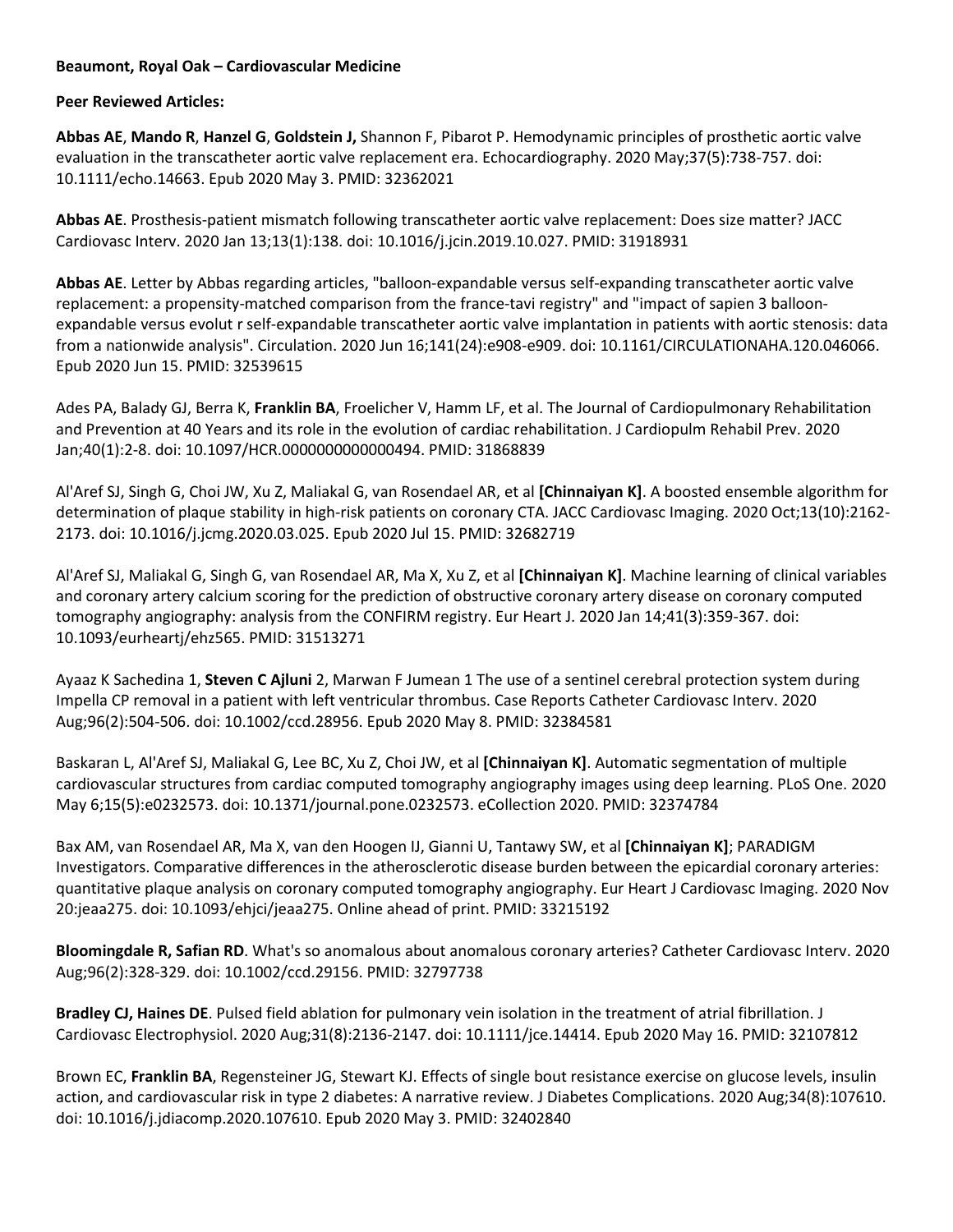**Cami E, Tagami T, Raff G, Gallagher MJ**, Fan A, Hafeez A, et al **[Willner SJ, George J**, **Bilolikar A, Chinnaiyan K, Safian RD**. Importance of measurement site on assessment of lesion-specific ischemia and diagnostic performance by coronary computed tomography Angiography-Derived Fractional Flow Reserve. J Cardiovasc Comput Tomogr. 2020 Aug 29:S1934- 5925(20)30413-5. doi: 10.1016/j.jcct.2020.08.005. Online ahead of print. PMID: 32943356

Carroll JD, Mack MJ, Vemulapalli S, Herrmann HC, Gleason TG, **Hanzel G**, et al. STS-ACC TVT registry of transcatheter aortic valve replacement. J Am Coll Cardiol. 2020 Nov 24;76(21):2492-2516. doi: 10.1016/j.jacc.2020.09.595. PMID: 33213729

Carroll JD, Mack MJ, Vemulapalli S, Herrmann HC, Gleason TG, **Hanzel G**, et al. STS-ACC TVT registry of transcatheter aortic valve replacement. Ann Thorac Surg. 2020 Nov 16:S0003-4975(20)31514-9. doi: 10.1016/j.athoracsur.2020.09.002. Online ahead of print. PMID: 33213826

Chen S, David SW, Khan ZA, Metzger DC, Wasserman HS, Lotfi AS, et al **[Hanson ID**, **Dixon SR]**. One-year outcomes of supersaturated oxygen therapy in acute anterior myocardial infarction: The IC-HOT study. Catheter Cardiovasc Interv. 2020 Jul 10. doi: 10.1002/ccd.29090. Online ahead of print. PMID: 32649037

**Chinnaiyan KM, Safian RD, Gallagher ML, George J, Dixon SR**, **Bilolikar AN, et al [Abbas AE, Shoukfeh M, Brodsky M, Stewart J**, \***Cami E, Forst D, Timmis S**, **Crile J, \*Raff GL]**. Clinical use of CT-derived fractional flow reserve in the emergency department. JACC Cardiovasc Imaging. 2020 Feb;13(2 Pt 1):452-461. doi: 10.1016/j.jcmg.2019.05.025. Epub 2019 Jul 17. PMID: 31326487

Choi JW, van Rosendael AR, Bax AM, van den Hoogen IJ, Gianni U, Baskaran L, et al **[Chinnaiyan K]**. The Journal of Cardiovascular Computed Tomography year in review - 2019. J Cardiovasc Comput Tomogr. 2020 Mar-Apr;14(2):107- 117. doi: 10.1016/j.jcct.2020.01.003. Epub 2020 Jan 15. PMID: 31969256

Fairbairn TA, Dobson R, Hurwitz-Koweek L, Matsuo H, Norgaard BL, Rønnow Sand NP, et al **[Chinnaiyan KM]**. Sex differences in coronary computed tomography angiography-derived fractional flow reserve: Lessons from ADVANCE. JACC Cardiovasc Imaging. 2020 Dec;13(12):2576-2587. doi: 10.1016/j.jcmg.2020.07.008. Epub 2020 Aug 26. PMID: 32861656

Ferraro RA, van Rosendael AR, Lu Y, Andreini D, Al-Mallah MH, Cademartiri F, et al **[Chinnaiyan K**]. Non-obstructive highrisk plaques increase the risk of future culprit lesions comparable to obstructive plaques without high-risk features: the ICONIC study. Eur Heart J Cardiovasc Imaging. 2020 Sep 1;21(9):973-980. doi: 10.1093/ehjci/jeaa048. PMID: 32535636

**Franklin BA**, Brubaker P, Harber MP, Lavie CJ, Myers J, Kaminsky LA. The Journal of Cardiopulmonary Rehabilitation and Prevention at 40 yr and its role in promoting preventive cardiology: Part 2. J Cardiopulm Rehabil Prev. 2020 Jul;40(4):209-214. doi: 10.1097/HCR.0000000000000523. PMID: 32604250

**Franklin BA**, Brubaker PH, Harber MP, Lavie CJ, Myers J, Kaminsky LA. The Journal of Cardiopulmonary Rehabilitation and Prevention at 40 Years and its role in promoting lifestyle medicine for prevention of cardiovascular diseases: PART 1. J Cardiopulm Rehabil Prev. 2020 May;40(3):131-137. doi: 10.1097/HCR.0000000000000514. PMID: 32355074

**Franklin BA**, Thompson PD, Al-Zaiti SS, Albert CM, Hivert MF, Levine BD, et al; American Heart Association Physical Activity Committee of the Council on Lifestyle and Cardiometabolic Health; Council on Cardiovascular and Stroke Nursing; Council on Clinical Cardiology; and Stroke Council. Exercise-related acute cardiovascular events and potential deleterious adaptations following long-term exercise training: Placing the risks into perspective-an update: A scientific statement from the American Heart Association. Circulation. 2020 Mar 31;141(13):e705-e736. doi: 10.1161/CIR.0000000000000749. Epub 2020 Feb 26. PMID: 32100573

**Franklin BA**, Myers J, Kokkinos P. Importance of lifestyle modification on cardiovascular risk reduction: Counseling strategies to maximize patient outcomes. J Cardiopulm Rehabil Prev. 2020 May;40(3):138-143. doi: 10.1097/HCR.0000000000000496. PMID: 32332248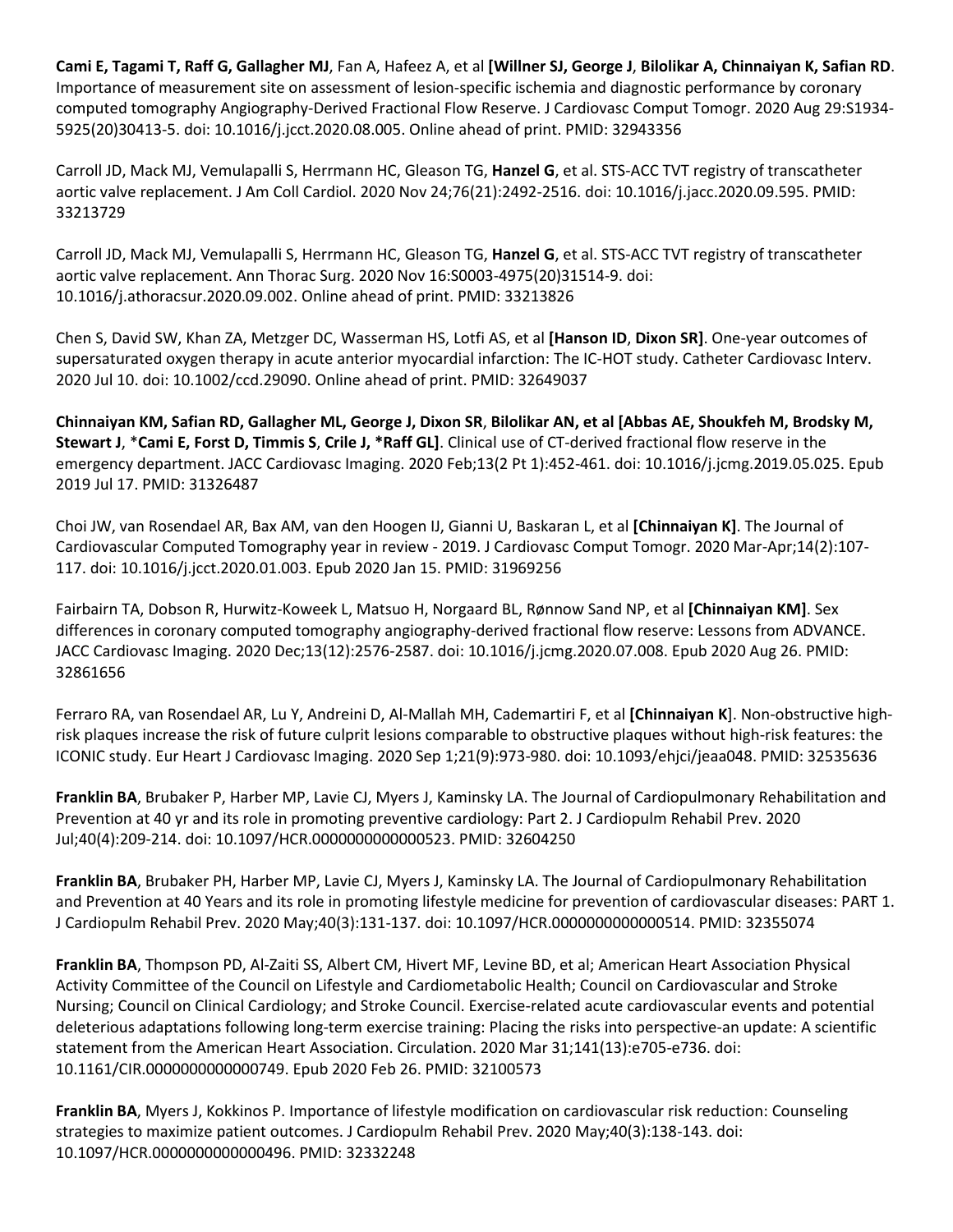**Gallagher MJ**, **Bloomingdale R, Berman AD**, **Williamson BD**, **Dixon SR**, **Safian RD**. Strategic deployment of cardiology fellows in training using the accreditation council for graduate medical education coronavirus disease 2019 framework. J Am Heart Assoc. 2020 Jul 21;9(14):e017443. doi: 10.1161/JAHA.120.017443. Epub 2020 Jun 1 PMID: 32476547

Garcia S, Albaghdadi MS, Meraj PM, Schmidt C, Garberich R, Jaffer FA, [**Dixon S]**, et al. Reduction in ST-Segment elevation cardiac catheterization laboratory activations in the United States during COVID-19 pandemic. PMID: 32283124 PMCID: PMC7151384 DOI: 10.1016/j.jacc.2020.04.01

Garcia S, Stanberry L, Schmidt C, Sharkey S, Megaly M, Albaghdadi MS, et al [**Dixon SR**]. Impact of COVID-19 pandemic on STEMI care: an expanded analysis from the United States. Catheter Cardiovasc Interv. 2020 Aug 7:10.1002/ccd.29154. doi: 10.1002/ccd.29154. Online ahead of print. PMID: 3276765

Garcia S, Stanberry L, Schmidt C, Sharkey S, Megaly M, Albaghdadi MS, et al **[Dixon SR]**. Impact of COVID-19 pandemic on STEMI care: an expanded analysis from the United States. Catheter Cardiovasc Interv. 2020 Aug 7:10.1002/ccd.29154. doi: 10.1002/ccd.29154. PMID: 32767652

Gebhard C, Maredziak M, Messerli M, Buechel RR, Lin F, Gransar H, et al **[Chinnaiyan K]**. Increased long-term mortality in women with high left ventricular ejection fraction: data from the CONFIRM (COronary CT Angiography EvaluatioN For Clinical Outcomes: An InteRnational Multicenter) long-term registry. Eur Heart J Cardiovasc Imaging. 2020 Apr 1;21(4):363-374. doi: 10.1093/ehjci/jez321. PMID: 31985803

**Goldstein JA**. Cardiac tamponade in the interventional era: A paradigm shift in etiology and outcomes. Catheter Cardiovasc Interv. 2020 Feb 15;95(3):387-388. doi: 10.1002/ccd.28764. PMID: 3206737

**Goldstein JA**, Kern MJ. Hemodynamics of constrictive pericarditis and restrictive cardiomyopathy. Catheter Cardiovasc Interv. 2020 May 1;95(6):1240-1248. doi: 10.1002/ccd.28692. Epub 2020 Jan 6. PMID: 31904891

**Goldstein JA**, **Hanson I**. Impella RP for treatment of right ventricular shock: Appropriate unloading never gets old. Catheter Cardiovasc Interv. 2020 Aug;96(2):382-383. doi: 10.1002/ccd.29165. PMID: 32797744

**Goldstein JA**, **Dixon SR**. Mechanically supported PCI for ischemic cardiomyopathy reawakening of hibernating myocardium. Catheter Cardiovasc Interv. 2020 Oct 1;96(4):771-772. doi: 10.1002/ccd.29304. PMID: 33085194

**Haines DE**. A paradigm shift to address occupational health risks in the EP laboratory. Heart Rhythm. 2020 May;17(5 Pt A):681-682. doi: 10.1016/j.hrthm.2019.12.018. Epub 2020 Feb 12. PMID: 32060002

Halalau A, Ditkoff J, Hamilton J, Sharrak A, Vanood A, **Abbas A**, et al. Emergency center curbside screening during the COVID-19 pandemic: Retrospective cohort study. JMIR Public Health Surveill. 2020 Jul 21;6(3):e20040. doi: 10.2196/20040. PMID: 32619184

Han D, Kolli KK, Al'Aref SJ, Baskaran L, van Rosendael AR, Gransar H, et al **[Chinnaiyan K]**. Machine learning framework to identify individuals at risk of rapid progression of coronary atherosclerosis: From the PARADIGM registry. J Am Heart Assoc. 2020 Mar 3;9(5):e013958. doi: 10.1161/JAHA.119.013958. Epub 2020 Feb 22. PMID: 32089046

Han D, Klein E, Friedman J, Gransar H, Achenbach S, Al-Mallah MH, et al **[Chinnaiyan K]**. Prognostic significance of subtle coronary calcification in patients with zero coronary artery calcium score: From the CONFIRM registry. Atherosclerosis. 2020 Sep;309:33-38. doi: 10.1016/j.atherosclerosis.2020.07.011. Epub 2020 Jul 29. PMID: 32862086

Han D, Berman DS, Miller RJH, Andreini D, Budoff MJ, Cademartiri F, et al **[Chinnaiyan K]**. Association of Cardiovascular Disease Risk Factor Burden With Progression of Coronary Atherosclerosis Assessed by Serial Coronary Computed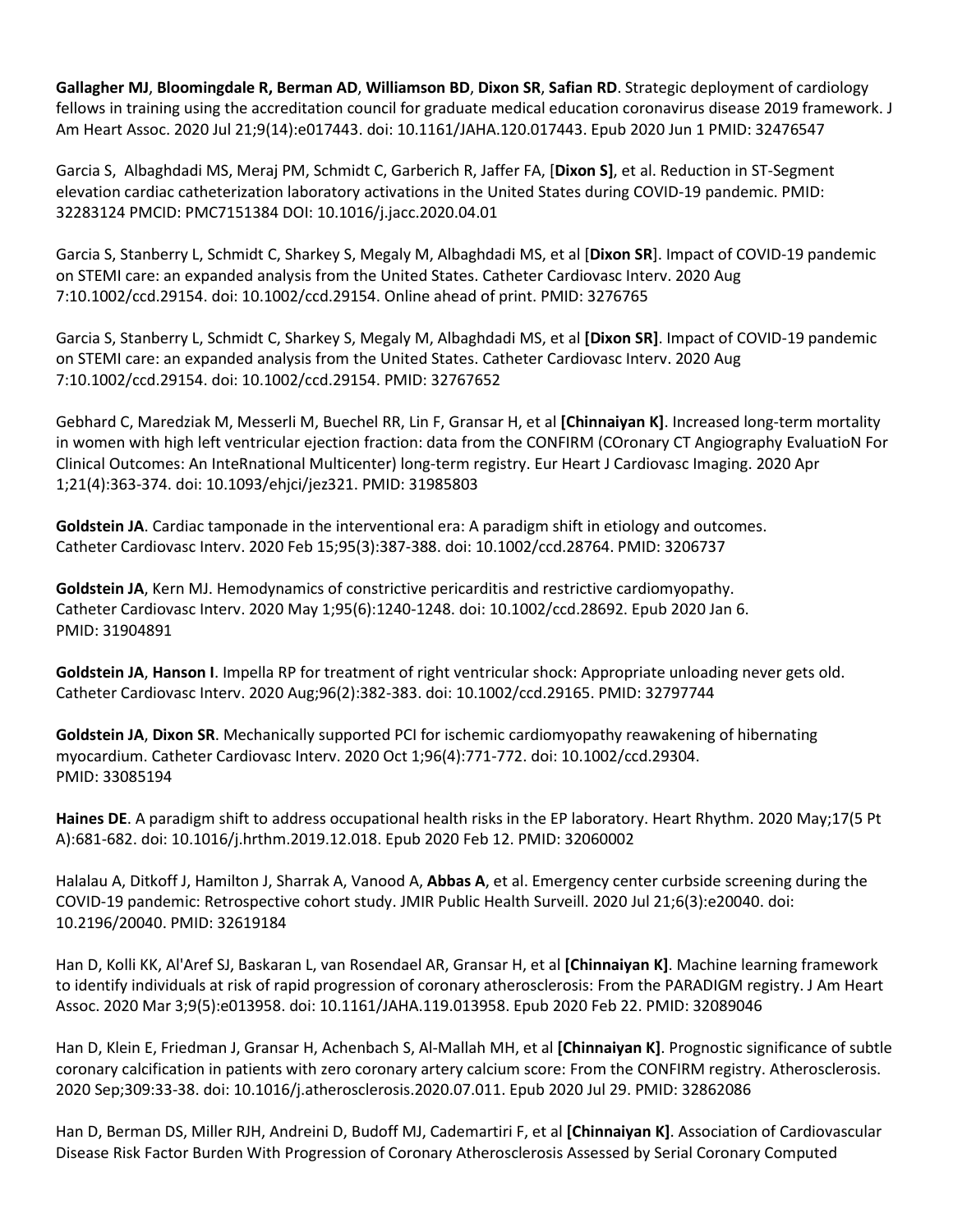Tomographic Angiography. JAMA Netw Open. 2020 Jul 1;3(7):e2011444. doi: 10.1001/jamanetworkopen.2020.11444. PMID: 32706382

**Hanson ID**, **Tagami T, Mando R**, Kara Balla A, **Dixon SR**, **Timmis S, [Almany S]**; National Cardiogenic Shock Investigators. SCAI shock classification in acute myocardial infarction: Insights from the national cardiogenic shock initiative. Catheter Cardiovasc Interv. 2020 Nov;96(6):1137-1142. doi: 10.1002/ccd.29139. Epub 2020 Jul 16. PMID: 32672388

**Hanzel GS**, Gersh BJ. Transcatheter aortic valve replacement in low-risk, young patients: natural expansion or cause for concern? Circulation. 2020 Oct 6;142(14):1317-1319. doi: 10.1161/CIRCULATIONAHA.120.047874. Epub 2020 Oct 5. PMID: 33017211

Howard B, **Haines DE**, Verma A, Packer D, Kirchhof N, Barka N, et al. Reduction in pulmonary vein stenosis and collateral damage with pulsed field ablation compared with radiofrequency ablation in a canine model. Circ Arrhythm Electrophysiol. 2020 Sep;13(9):e008337. doi: 10.1161/CIRCEP.120.008337. Epub 2020 Jul 27. PMID: 32877256

Ionescu F, Jaiyesimi I, Petrescu I, Lawler PR, Castillo E, Munoz-Maldonado Y, et al **[Abbas AE]**. Association of anticoagulation dose and survival in hospitalized COVID-19 patients: A retrospective propensity score-weighted analysis. Eur J Haematol. 2020 Oct 11:10.1111/ejh.13533. doi: 10.1111/ejh.13533. Online ahead of print. PMID: 33043484

Jae SY, Kurl S, Bunsawat K, **Franklin BA**, Choo J, Kunutsor SK, et al. Impact of cardiorespiratory fitness on survival in men with low socioeconomic status. Eur J Prev Cardiol. 2020 Feb 3:2047487319901057. doi: 10.1177/2047487319901057. Online ahead of print. PMID: 3201360

Jae SY, Heffernan K, Kurl S, Kunutsor SK, **Franklin BA**, Savonen K, et al. Chronotropic response to exercise testing and the risk of stroke. Am J Cardiol. 2020 Dec 19:S0002-9149(20)31370-9. doi: 10.1016/j.amjcard.2020.12.042. Online ahead of print. PMID: 33347840

Jae SY, Kurl S, Kunutsor SK, **Franklin BA**, Laukkanen JA. Relation of maximal systolic blood pressure during exercise testing to the risk of sudden cardiac death in men with and without cardiovascular disease. Eur J Prev Cardiol. 2020 Dec;27(19):2220-2222. doi: 10.1177/2047487319880031. Epub 2019 Oct 11. PMID: 31604381

John J, Garg L, Orosey M, Desai T, **Haines DE**, Wong WS. The effect of esophageal cooling on esophageal injury during radiofrequency catheter ablation of atrial fibrillation. J Interv Card Electrophysiol. 2020 Jun;58(1):43-50. doi: 10.1007/s10840-019-00566-3. Epub 2019 Jun 1. PMID: 31154536

Kadavath S, **Mohan J,** Ashraf S, Kassier A, Hawwass D, Madan N, et al [**Dixon SR, Safian RD**]. Cardiac catheterization laboratory volume changes during COVID-19-findings from a cardiovascular fellows consortium. Am J Cardiol. 2020 Sep 1;130:168-169. doi: 10.1016/j.amjcard.2020.06.009. Epub 2020 Jun 11. PMID: 32665133

Kadri AN, Bernardo M, Assar SZ, Werns S, **Abbas AE**. Surgical versus transcatheter aortic valve replacement in patients with malignancy. Cardiovasc Revasc Med. 2020 Aug 13:S1553-8389(20)30487-5. doi: 10.1016/j.carrev.2020.08.018. Online ahead of print. PMID: 32861637

Kalra A, Michos ED, **Chinnaiyan KM**. COVID-19 and the healthcare workers. Eur Heart J. 2020 Aug 14;41(31):2936-2937. doi: 10.1093/eurheartj/ehaa489. PMID: 32501476

Kim M, Lee SP, Kwak S, Yang S, Kim YJ, Andreini D, et al **[Chinnaiyan K]**. Impact of age on coronary artery plaque progression and clinical outcome: A PARADIGM substudy. J Cardiovasc Comput Tomogr. 2020 Oct 1:S1934- 5925(20)30448-2. doi: 10.1016/j.jcct.2020.09.009. Online ahead of print. PMID: 33032975

Klein LW, **Goldstein JA**, **Haines D**, Chambers C, Mehran R, Kort S, et al. SCAI multi-society position statement on occupational health hazards of the catheterization laboratory: Shifting the paradigm for Healthcare Workers' Protection. Catheter Cardiovasc Interv. 2020 Jun 1;95(7):1327-1333. doi: 10.1002/ccd.28579. Epub 2020 Feb 11. PMID: 32043834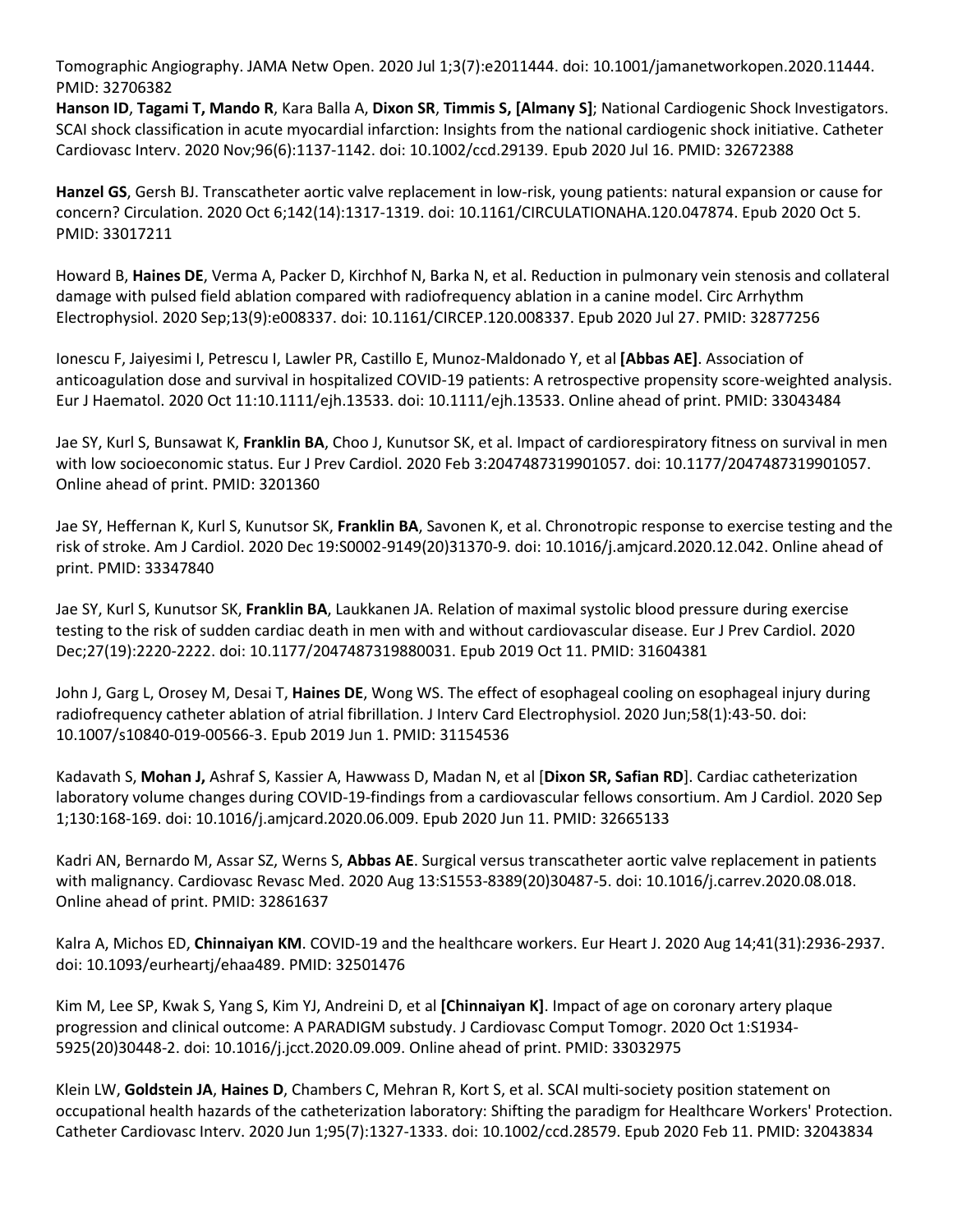Klein LW, **Goldstein JA**, **Haines D**, Chambers C, Mehran R, Kort S, et al. SCAI Multi-society position statement on occupational health hazards of the catheterization laboratory: Shifting the paradigm for Healthcare Workers' Protection. J Am Coll Cardiol. 2020 Apr 14;75(14):1718-1724. doi: 10.1016/j.jacc.2020.02.015. PMID: 32273037

Kokkinos P, Kaminsky LA, Arena R, Zhang J, **Franklin B**, Kraus W, et al. New equations for predicting maximum oxygen uptake in patients with heart failure. Am J Cardiol. 2020 Aug 1;128:7-11. doi: 10.1016/j.amjcard.2020.04.049. Epub 2020 May 19. PMID: 32650927

Lau WC, Shannon FL, **Hanzel GS**, **Safian RD**, **Abbas AE**, Sakwa MP, et al [**Almany SL**, **Hanson ID]**. Transfemoral transcatheter aortic valve replacement using fascia iliaca block as an alternative approach to conscious sedation as compared to general anesthesia. Cardiovasc Revasc Med. 2020 May;21(5):594-601. doi: 10.1016/j.carrev.2019.08.080. Epub 2019 Sep 7. PMID: 31523003

Lee SE, Sung JM, Andreini D, Al-Mallah MH, Budoff MJ, Cademartiri F, et al **[Chinnaiyan K]**. Per-lesion versus per-patient analysis of coronary artery disease in predicting the development of obstructive lesions: the Progression of AtheRosclerotic PlAque DetermIned by Computed TmoGraphic Angiography Imaging (PARADIGM) study. Int J Cardiovasc Imaging. 2020 Dec;36(12):2357-2364. doi: 10.1007/s10554-020-01960-z. Epub 2020 Aug 10. PMID: 32779077

Lee SE, Sung JM, Andreini D, Al-Mallah MH, Budoff MJ, Cademartiri F, et al **[Chinnaiyan K]**. Differences in progression to obstructive lesions per high-risk plaque features and plaque volumes with CCTA. JACC Cardiovasc Imaging. 2020 Jun;13(6):1409-1417. doi: 10.1016/j.jcmg.2019.09.011. Epub 2019 Nov 13. PMID: 31734214

Lee SE, Sung JM, Andreini D, Al-Mallah MH, Budoff MJ, Cademartiri F, **[Chinnaiyan K]**, et al. Sex differences in compositional plaque volume progression in patients with coronary artery disease. JACC Cardiovasc Imaging. 2020 Nov;13(11):2386-2396. doi: 10.1016/j.jcmg.2020.06.034. Epub 2020 Aug 19. PMID: 32828763

Lemor A, Basir MB, Patel K, Kolski B, Kaki A, Kapur NK, et al, **[Hanson I]**; National Cardiogenic Shock Initiative Investigators. Multivessel versus culprit-vessel percutaneous coronary intervention in cardiogenic shock. JACC Cardiovasc Interv. 2020 May 25;13(10):1171-1178. doi: 10.1016/j.jcin.2020.03.012. Epub 2020 Apr 29. PMID: 3236025

Madder RD, **Dixon SR**, Seth M, Lee D, Earl T, Hill T, et al. Institutional variability in patient radiation doses ≥5 Gy during percutaneous coronary intervention. JACC Cardiovasc Interv. 2020 Apr 13;13(7):846-856. doi: 10.1016/j.jcin.2019.11.032. PMID: 32273096

**Mando R, Tim D, DeCicco A, Trivax J, Hanson I**. Master of the masquerade: An atypical presentation of acute aortic dissection. Case Rep Cardiol. 2020 Feb 20;2020:5743985. doi: 10.1155/2020/5743985. eCollection 2020. PMID: 32148970

Maskoun W, Raad M, Khan A, **Mando R**, Homsi M. Biventricular implantable cardioverter-defibrillator device placement in patients with hostile tricuspid valve anatomy: two case reports and review of the literature. Europace. 2020 Oct 1;22(10):1520-1525. doi: 10.1093/europace/euaa177. PMID: 32830224

McCullough PA, **Goldstein JA**. A novel strategy to prevent contrast nephropathy: "Continuous hemodiafiltration". Catheter Cardiovasc Interv. 2020 Nov;96(6):1182-1183. doi: 10.1002/ccd.29356. PMID: 33217180

Mehta A, Kondamudi N, Laukkanen JA, Wisloff U, **Franklin BA**, Arena R, et al. Running away from cardiovascular disease at the right speed: The impact of aerobic physical activity and cardiorespiratory fitness on cardiovascular disease risk and associated subclinical phenotypes. Prog Cardiovasc Dis. 2020 Nov-Dec;63(6):762-774. doi: 10.1016/j.pcad.2020.11.004. Epub 2020 Nov 13. PMID: 33189764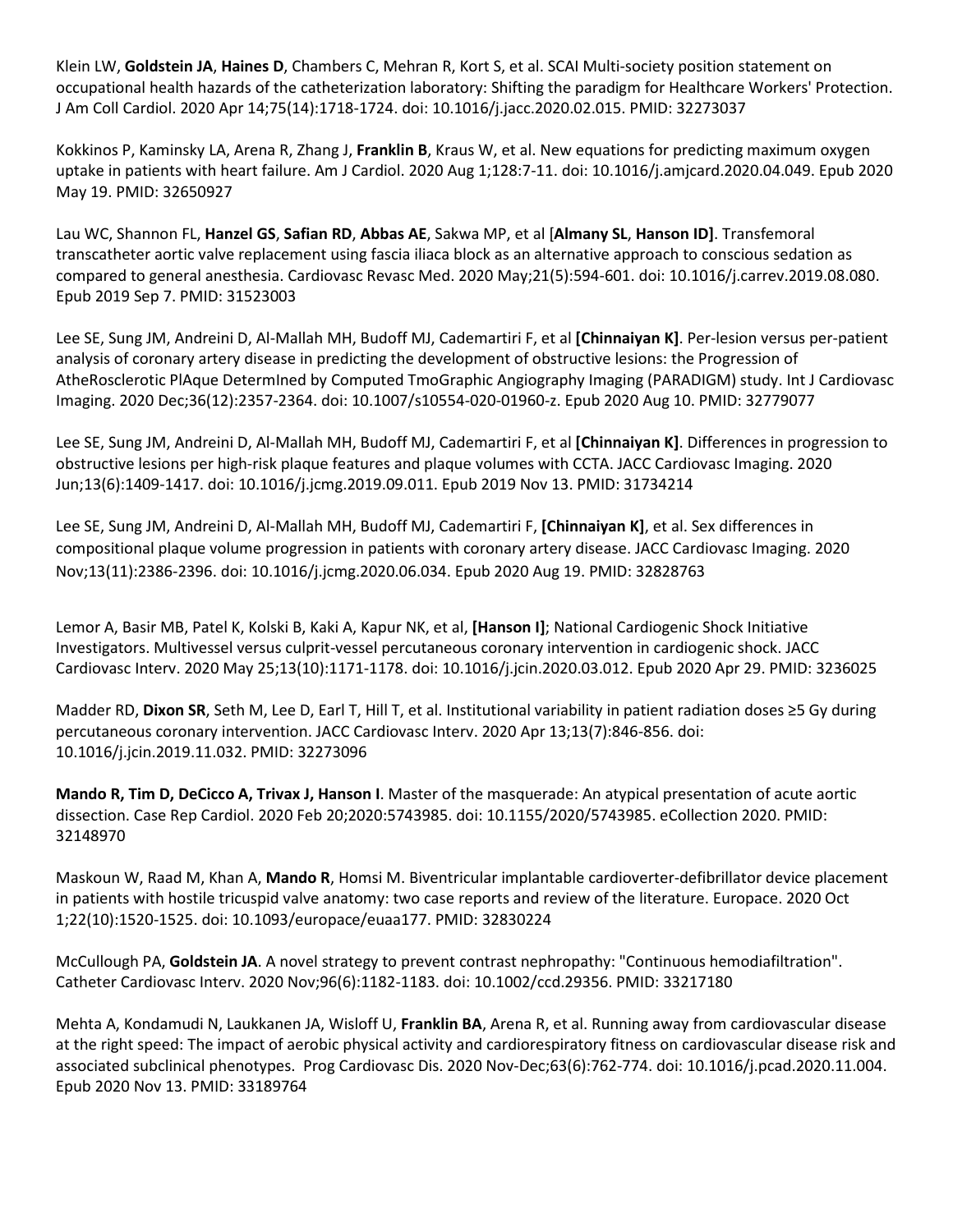**Mehta N**, Doerr K, Skipper A, Rojas-Pena E, **Dixon S**, **Haines D**. Current strategies to minimize postoperative hematoma formation in patients undergoing cardiac implantable electronic device implantation: A review. Heart Rhythm. 2020 Nov 23:S1547-5271(20)31069-9. doi: 10.1016/j.hrthm.2020.11.017. Online ahead of print. PMID: 33242669

**Mohan J.,** Yelamanchilli V., Zacharias S. Acute coronary syndrome catheter interventions. In: StatPearls [Internet]. Treasure Island (FL): StatPearls Publishing; 2020 Jan 31. PMID: 30844157

Mustafa S, Zafar M, Langnas E, Shahbaz A, **Vira A, Hanson I.** Effect of sympathetic renal denervation on heart failure with reduced ejection fraction: A systematic review and meta-analysis. J AM Coll Cardiol. 2020 December, 76:17 (suppl b): 8181.

Nikolin S, Alonzo A, Martin D, Gálvez V, Buten S, Taylor R, **[Goldstein J],** et al. Transcranial random noise stimulation for the acute treatment of depression: A randomized controlled trial. Int J Neuropsychopharmacol. 2020 Apr 21;23(3):146- 156. doi: 10.1093/ijnp/pyz072. PMID: 31899509

**O'Connell TF**, **Bradley CJ**, **Abbas AD, Williamson BD, Rusia A, Tawney AM, Gaines R, Schott J, Dmitrienko A, Haines DE.** Hydroxychloroquine/Azithromycin therapy and QT prolongation in hospitalized patients with COVID-19. *JACC Clin Electrophysiol* 2020 August (Epub ahead of print).

Pathangey G, Fadadu PP, Hospodar AR, **Abbas A**. Angiotensin-converting enzyme 2 and COVID-19: Patients, comorbidities, and therapies. Am J Physiol Lung Cell Mol Physiol. 2020 Nov 25. doi: 10.1152/ajplung.00259.2020. Online ahead of print. PMID: 33237815

Perez O., **Sharma D**., Kanmanthareddy A. Balloon valvuloplasty. In: StatPearls [Internet]. Treasure Island (FL): StatPearls Publishing; 2020 Jan. 2020 May 8. PMID: 30137817

**Safian RD**. Invasive fractional flow reserve: Which technology is best? Catheter Cardiovasc Interv. 2020 May 1;95(6):1102-1103. doi: 10.1002/ccd.28912. PMID: 32421236

**Safian RD**. Asymptomatic carotid artery stenosis: Revascularization. Prog Cardiovasc Dis. 2017 May-Jun;59(6):591-600. doi: 10.1016/j.pcad.2017.04.006. Epub 2017 May 3. PMID: 28478115 Review

**Safian RD**. RESPONSE: Incremental mental toughness training. J Am Coll Cardiol. 2020 Oct 20;76(16):1908-1909. doi: 10.1016/j.jacc.2020.09.541. PMID: 33059837

**Schott JP, Mertens AN, Bloomingdale R, O'Connell TF, Gallagher MJ**, **Dixon S**, [**Abbas AE]**. Transthoracic echocardiographic findings in patients admitted with SARS-CoV-2 infection. Echocardiography. 2020 Oct;37(10):1551- 1556. doi: 10.1111/echo.14835. Epub 2020 Sep 19. PMID: 32949015

Thokala P, Dodd P, Baalbaki H, Brennan A, **Dixon S**, Lowrie K. Developing markov models from real-world data: A case study of heart failure modeling using administrative data. Value Health. 2020 Jun;23(6):743-750. doi: 10.1016/j.jval.2020.02.012.PMID: 32540232

Thompson PD, Baggish AL, **Franklin B**, Jaworski C, Riebe D. American college of sports medicine expert consensus statement to update recommendations for screening, staffing, and emergency policies to prevent cardiovascular events at health fitness facilities. Curr Sports Med Rep. 2020 Jun;19(6):223-231. doi: 10.1249/JSR.0000000000000721. PMID: 32516193

Tram J, Pressman A, Chen NW, Berger DA, Miller J, Welch RD, et al **[Hanson I]**. Percutaneous mechanical circulatory support and survival in patients resuscitated from out of hospital cardiac arrest: A study from the CARES surveillance group. Resuscitation. 2021 Jan;158:122-129. doi: 10.1016/j.resuscitation.2020.10.046. Epub 2020 Nov 28. PMID: 33253768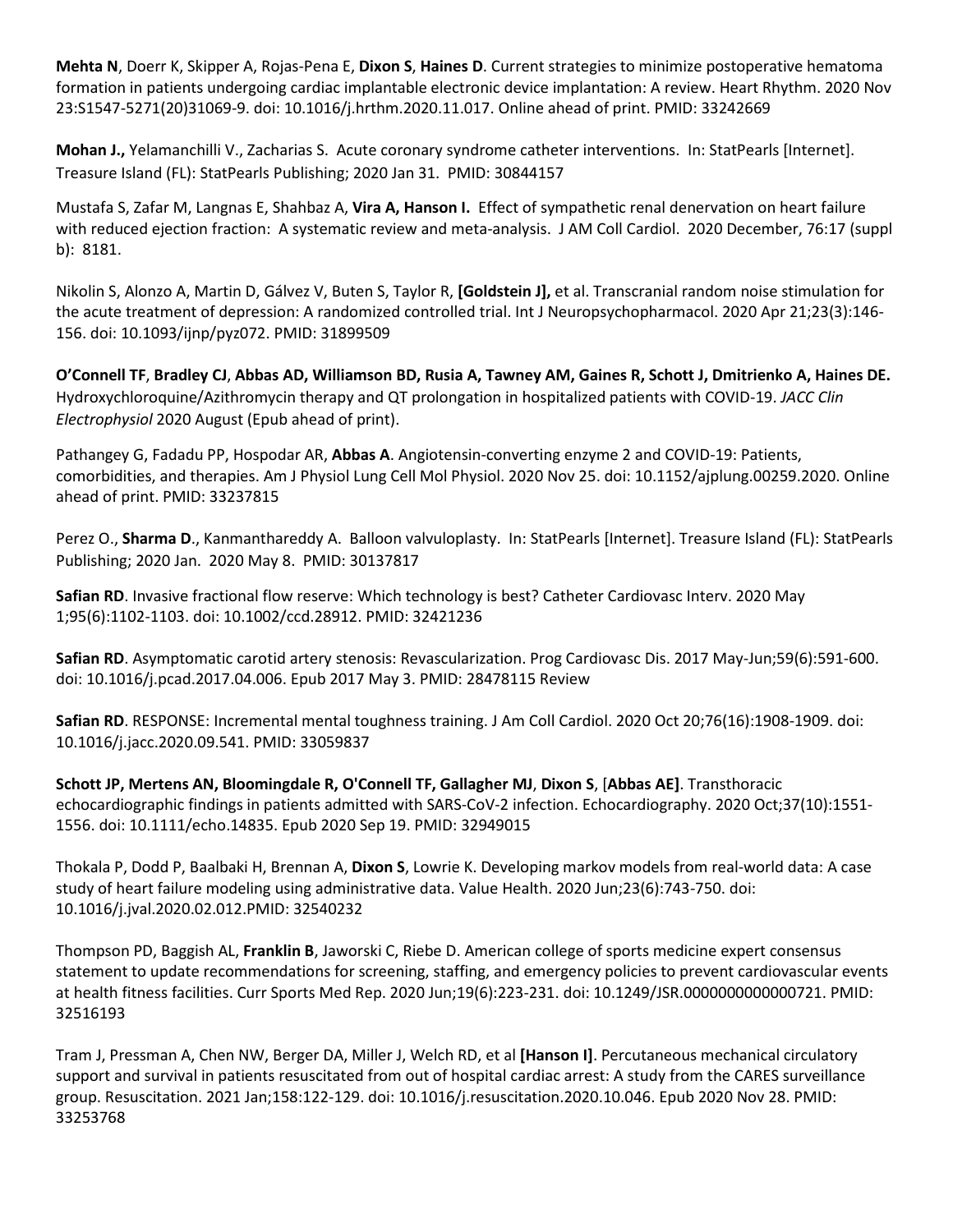van den Hoogen IJ, van Rosendael AR, Lin FY, Lu Y, Dimitriu-Leen AC, Smit JM, et al **[Chinnaiyan K**]. Coronary atherosclerosis scoring with semiquantitative CCTA risk scores for prediction of major adverse cardiac events: Propensity score-based analysis of diabetic and non-diabetic patients. J Cardiovasc Comput Tomogr. 2020 May-Jun;14(3):251-257. doi: 10.1016/j.jcct.2019.11.015. Epub 2019 Dec 5. PMID: 31836415

van Rosendael AR, Narula J, Lin FY, van den Hoogen IJ, Gianni U, Al Hussein Alawamlh O, et al **[Chinnaiyan K**]. Association of high-density calcified 1K plaque with risk of acute coronary syndrome. JAMA Cardiol. 2020 Mar 1;5(3):282-290. doi: 10.1001/jamacardio.2019.5315. PMID: 31968065

van Rosendael AR, Bax AM, Smit JM, van den Hoogen IJ, Ma X, Al'Aref S, et al **[Chinnaiyan K]**. Clinical risk factors and atherosclerotic plaque extent to define risk for major events in patients without obstructive coronary artery disease: the long-term coronary computed tomography angiography CONFIRM registry. Eur Heart J Cardiovasc Imaging. 2020 May 1;21(5):479-488. doi: 10.1093/ehjci/jez322. PMID: 32065624

van Rosendael AR, Lin FY, Ma X, van den Hoogen IJ, Gianni U, Al Hussein O, et al **[Chinnaiyan K]**. Percent atheroma volume: Optimal variable to report whole-heart atherosclerotic plaque burden with coronary CTA, the PARADIGM study. J Cardiovasc Comput Tomogr. 2020 Sep-Oct;14(5):400-406. doi: 10.1016/j.jcct.2020.01.012. Epub 2020 Jan 30. PMID: 32063545

Vivacqua A, Robinson J, **Abbas AE**, Altshuler JM, Shannon FL, Podolsky RH, et al. Single-dose cardioplegia protects myocardium as well as traditional repetitive dosing: A noninferiority randomized study. J Thorac Cardiovasc Surg. 2020 May;159(5):1857-1863.e1. doi: 10.1016/j.jtcvs.2019.03.125. Epub 2019 May 11. PMID: 31204129

Weir-McCall JR, Branch K, Ferencik M, Blankstein R, Choi AD, Ghoshhajra BB, et al **[Chinnaiyan K]**. Highlights of the 15th annual scientific meeting of the Society of Cardiovascular Computed Tomography. J Cardiovasc Comput Tomogr. 2020 Nov-Dec;14(6):466-470. doi: 10.1016/j.jcct.2020.09.008. Epub 2020 Oct 1. PMID: 33028509

Won KB, Lee BK, Park HB, Heo R, Lee SE, Rizvi A, et al **[Chinnaiyan K]**. Quantitative assessment of coronary plaque volume change related to triglyceride glucose index: The Progression of AtheRosclerotic PlAque DetermIned by Computed TomoGraphic Angiography IMaging (PARADIGM) registry. Cardiovasc Diabetol. 2020 Jul 18;19(1):113. doi: 10.1186/s12933-020-01081-w. PMID: 32682451

Willis BL, Radford NB, Barlow CE, Leonard D, **Franklin BA**, DeFina LF. Divergent association of high levels of physical activity with cardiac versus noncardiac arterial calcification. Am Heart J. 2020 Nov 25;233:10-13. doi: 10.1016/j.ahj.2020.11.007. Online ahead of print. PMID: 33245904

Yamamoto MH, Maehara A, Stone GW, Kini AS, Brilakis ES, Rizik DG, **Dixon SR**, **Goldstein JA**, 2-Year outcomes after stenting of lipid-rich and nonrich coronary plaques. J Am Coll Cardiol. 2020 Mar 31;75(12):1371-1382. doi: 10.1016/j.jacc.2020.01.044. PMID: 32216905

## **Presentations:**

**Abbas A**, Dadri A, Okuno T, Elmariah S, **Almany SL, Hanzel G**, et al. The Impact of Valvular Hemodynamics Post TAVR for Native Aortic Valve Stenosis on 1 year outcomes. A Multicenter International Retrospective Study TCT Miami September 23-27, 2020 abstract JACC

**Allen O, Dixon S.** Unstable angina in a low risk patient: "Zero" do not mean no risk. American College of Cardiology/World Congress of Cardiology 2020. Chicago, Il. March 28-30, 2020 (Cancel conferenced due to COVID).

Assar S, **Mando R, Gaines R, Hanzel GS,** Shannon F, **Hanson I,** Lau W, **Almany S, Safian R.D, Kerner N, Gallagher M**, Vivacqua A, **Abbas A.E.** The effect of flow and gradient on the acceleration and ejection times and their ratio in patients with severe aortic stenosis. American College of Cardiology, ACC.20 World Congress of Cardiology, Chicago, IL. March 28-30, 2020. (accepted – conference canceled due to COVID)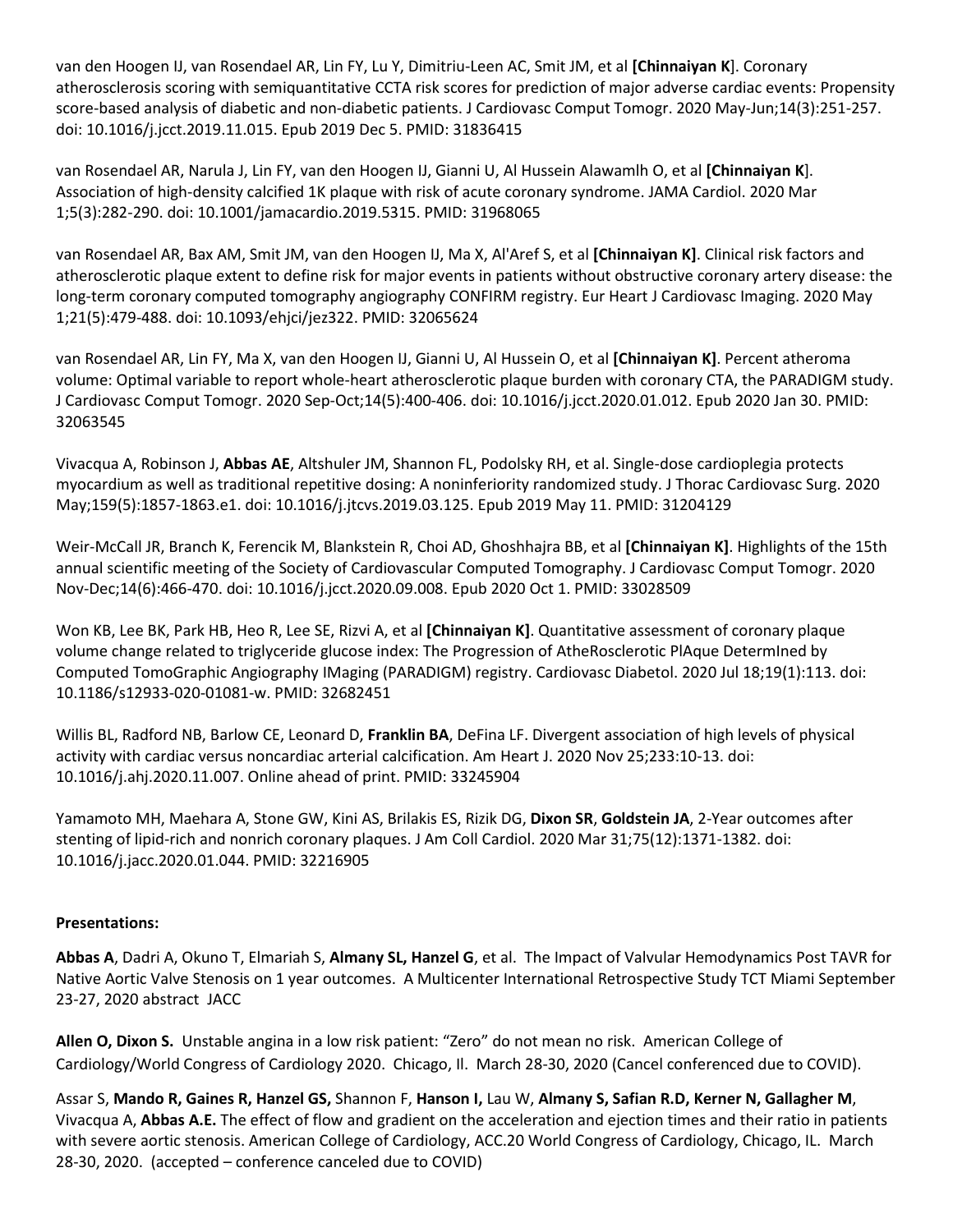**Bloomingdale R, Vira A, Trivax J, Kado H.** Spontaneous pulmonic intratumoral airway-vascular fistula resulting in massive STEMI and cardiac arrest. American College of Cardiology/World Congress of Cardiology 2020. Chicago, Il. March 28-30, 2020 (Cancel conferenced due to COVID). Poster

**Bradley C., Kutinsky I., Williamson B.** Endocardial and epicardial radiofrequency ablation of ventricular tachycardia in a patient with hypertrophic cardiomyopathy and apicai aneurysm. 16<sup>th</sup> Annual European Cardiac Arrhythmia Society, Marseille, France, April 2 – 4, 2020 (accepted – conference canceled due to COVID)

**Bradley C., Williamson B., Varma D, Dai S.,** Douglas A., George J., **Ahmed S., Nori D.,** Foster N., **Al-Ameri H**., **Man K.,** Haines D. His bundle implant outcomes and one-year capture threshold. 16<sup>th</sup> Annual European Cardiac Arrhythmia Society, Marseille, France, April 2 – 4, 2020 (accepted – conference canceled due to COVID)

**Dai S., Williamson B., Bradley C.,** George J., Easton R., Smith G., Pestano C., Ahlgren B., Vibert B., Hulen C., Papakonstantinou N., Silvasi D. Intraoperative methadone for spine surgery and risk of qt prolongation. 16<sup>th</sup> Annual European Cardiac Arrhythmia Society, Marseille, France. April 2-4, 2020. (accepted – conference canceled due to COVID).

DO A, Radjef R, Aurora L, Singh A, **Tawney A,** Kraus D, Jacobsen G, McCord J. Safety of evaluating for acute coronary syndrome in the emergency department using a modified HEART score. American College of Cardiology, ACC.20 World Congress of Cardiology, Chicago, IL. March 28-30, 2020. (accepted – conference canceled due to COVID)

**Gaines R, Mando R, Tucker C,** Assar S, Hite A, **Hanzel G.S, et al [Gallagher M**, **Almany S, Safian R.D, Kerner N, Abbas A.E.]** CT versus echocardiographic stroke volume index to invasively derived cardiac index to assess flow in patients with aortic stenosis. American College of Cardiology, ACC.20 World Congress of Cardiology, Chicago, IL. March 28-30, 2020. (accepted – conference canceled due to COVID)

**Gaines R, Mando R, Tucker C,** Assar S, Hite A**, Hanzel G.S, et al [Gallagher M, Almany S, Safian R.D, Kerner N, Abbas A.E.]** Echocardiographic vs. computed tomographic-derived energy loss index compared to invasive aortic valve area in aortic stenosis. American College of Cardiology, ACC.20 World Congress of Cardiology, Chicago, IL. March 28-30, 2020. (accepted – conference canceled due to COVID)

Hite A**, Abbas A, Hanzel G, Shannon F, Almany SL, Hanson I**, et al. Invasive versus Echocardiographic Gradients post Valve in Valve TAVR: A multi-center Trial. Abstract TCT Miami September 23-27, 2020 JACC

Kelly R, Ledvina A, Otero R, **Gaines R, Abbas AE**, Dalal B, et al. Epidemiologic differences in respiratory failure due to COVID-19 in a large suburban healthcare system. American College of Emergency Physicians Research Forum 2020: Virtual Research Forum. October 26, 2020.

Langnas E, Mustafa S, **Vira A, Bilolikar A.** Rapidly progressing purulent pericarditis caused by neisseria meningitides infection. Chest Annual Meeting 2020 (Virtual). October 18-21, 2020.

Mustafa S, Zafar M, Langnas E, **Vira A, Hanson I.** Intractable hemolysis after post-myocardial infarction ventricular spetal defect closure. Chest Annual Meeting 2020 (Virtual). October 18-21, 2020.

**O'Connell T,** Tiska J, George J, **Safian R, Chinnaiyan K,** Coronary CTA and CT-derived fractional flow reserve: Gatekeeprs to invasive angiography in patients with high pre-test probability of coronary artery disease. March 2020. American College of Cardiology, ACC.20 World Congress of Cardiology, Chicago, IL. March 28-30, 2020. (accepted – conference canceled due to COVID)

Sheikh MA, Kong X, Haymart B, Gu X, Kaatz S, Krol G, et al, [**Almany S**]. Low Bleeding Risk Procedures: Should we let DOAC be? [abstract]. Thrombosis & Hemostasis Summit of North America 2020; Short Talk -Oct 28<sup>th</sup>, 2020